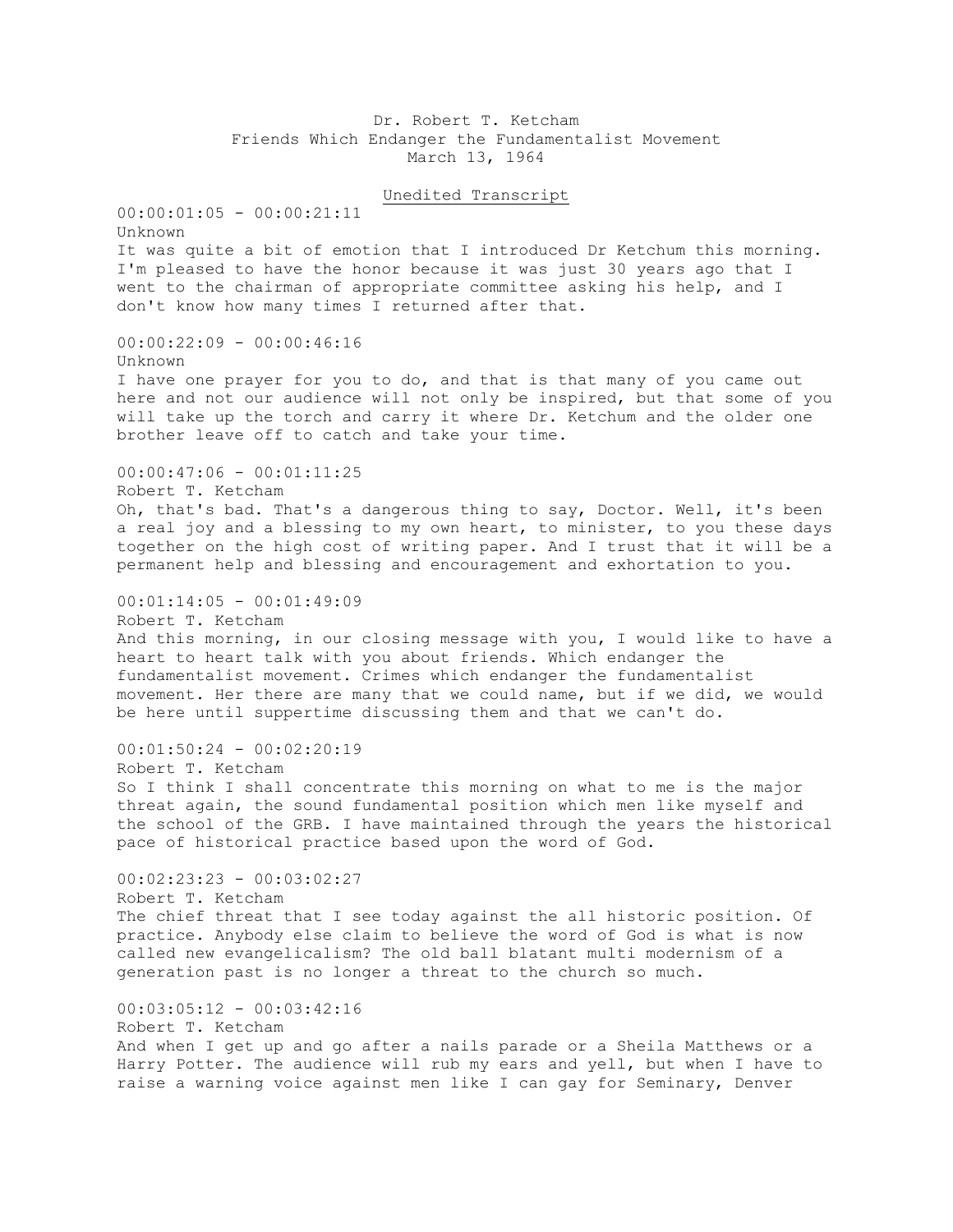Seminary and Wilbur Smith and raising warning voice against men and institutions like this.  $00:03:43:22 - 00:04:04:12$ Robert T. Ketcham Immediately, instead of getting my ears rubbed, I got them boxed. Now, hand, we're called narrow, we are called bigoted, we are called on loving and all the rest of it. Which doesn't amount to much to me, so long as I'm telling the truth, that's all I'm concerned about. 00:04:07:04 - 00:04:47:29 Robert T. Ketcham You have Angelica movement were launch and the term was was manufactured by Dr. Harold Locke and Gay. He's the father of the term. Few years back. No article appeared in the magazine called Christian Light. The editor said that they had sent out questionnaires to 15 of the most prominent and well known conservative scholars of the day, and  $00:04:48:19 - 00:05:25:07$ Robert T. Ketcham I never did see the questionnaire itself. It wasn't published in the article. But the results were. And the editorial wound up by saying that the consensus of opinion from these men was that quote, fundamentalism is passé. It is true today and it's out of date that the new term now is new evangelicalism, and that was a quote 00:05:25:14 - 00:06:01:00 Robert T. Ketcham from Dr. Gay. There were 15 suggestions that arose out of the answers to the questionnaire. And two of them, they were all interesting, but two of them, particularly one of the new objectives of this new evangelicalism, was, quote a more friendly attitude to science unquote. 00:06:01:29 - 00:06:45:00 Robert T. Ketcham second, more friendly, more now understanding forgotten the exact wording their dialog with modern, it's a more friendly attitude design and a more friendly and understandable and dialog with the modernists. These were two of the outstanding recommendations that came up under this title new evangelicalism and that article throughout the editorial.  $00:06:45:14 - 00:07:23:05$ Robert T. Ketcham These men who had been asked certain questions were quoted. I read the article with real spiritual alarm and prepared an article entitled The New Peril. Before I released the article, I wrote each one of these 15 men whose answers had given rise to the WHO, the editorial and its subjective. 00:07:25:20 - 00:08:01:22 Robert T. Ketcham I cited to each individual man what he was quoted as having said and asked them if this quotation was correct. Was it verbally correct? Was it taken out of context? And third, do you, as one of the 15, agree with the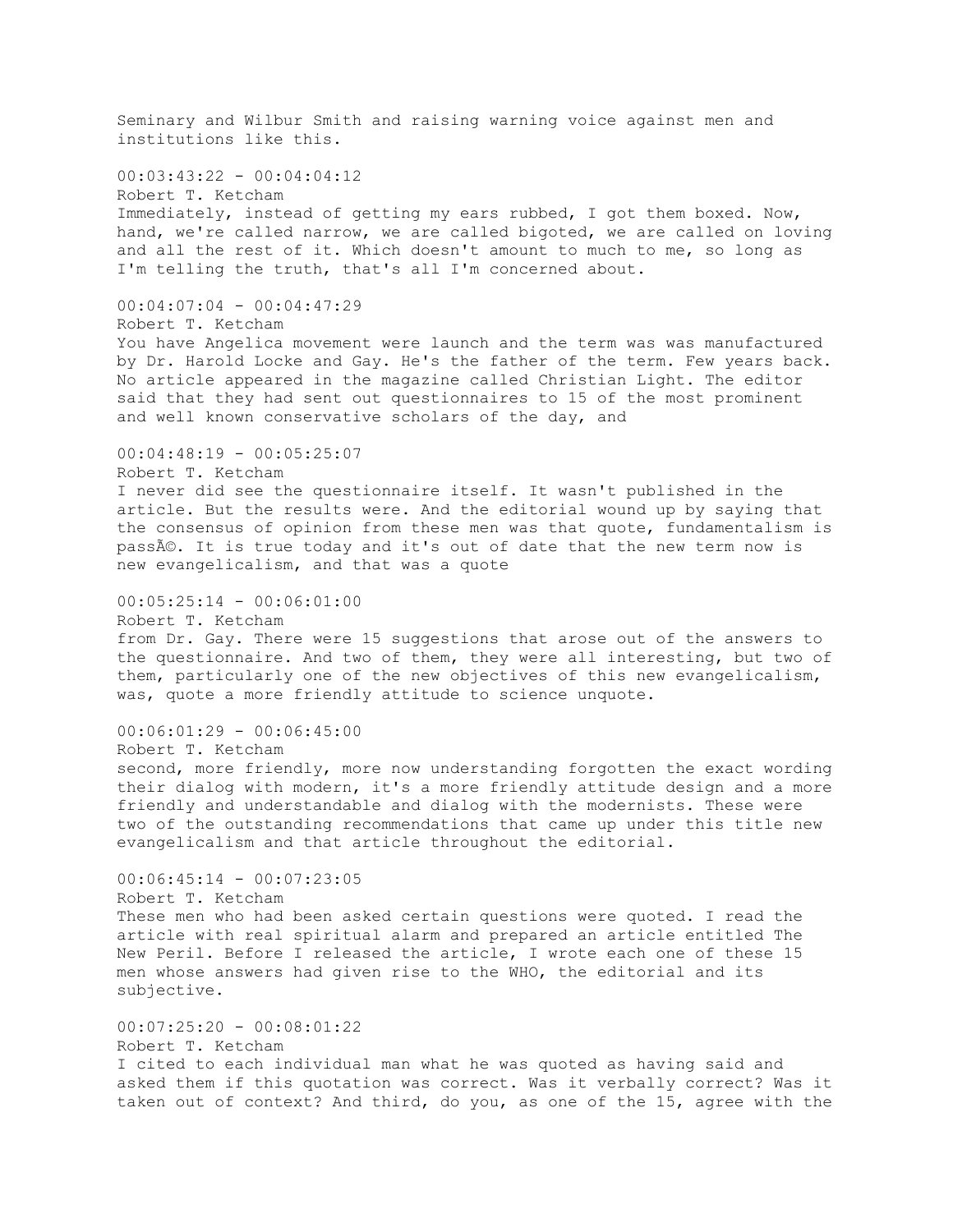final conclusion of the editorial as to its 15 objectives closing paragraph of that letter, I said  $00:08:01:22 - 00:08:26:02$ Robert T. Ketcham to these men, each one of them. I said my reason for asking this of you is that I am going to prepare a an article which is critical of this. And if you have been misquoted, if you have been taken out of context or if you disagree with the findings and the conclusion of the editorial, I want 00:08:26:02 - 00:08:48:19 Robert T. Ketcham the privilege of saying so in my article and exonerating you from any personal liability or responsibility for this new thing. It is my earnest desire to be fair to you here, and I would appreciate it if you will tell me what is the quote in the article from you, correct?  $00:08:49:11 - 00:09:08:00$ Robert T. Ketcham Was it in context? And do you agree or disagree with the final conclusion? eight of the men replied, and all of them said I was that they were correctly quoted and that they agreed with the conclusion. seven never did answer.  $00:09:11:00 - 00:09:46:05$ Robert T. Ketcham Now, I feel, therefore, that since they declined to answer, I am entirely within the realm of Christian ethics when I conclude that they must have agreed that they were correctly quoted or they would have said out. Now, but let's look at some of the situation here.  $00:09:48:24 - 00:10:24:12$ Robert T. Ketcham one of my very finest friends is Jay Wilbur Smith. Dr. Robert Smith. And in this article, Wilbur Smith was quoted as saying, conservative scholars all agree that we must reexamine the question of biblical inspiration. Unquote. He never denied having said it.  $00:10:24:28 - 00:10:47:00$ Robert T. Ketcham And he has denied it to this day. Now, I want to tell you, folks, and if Dr. Smith had said we need to reexamine the doctrine of the Holy Spirit, we need the restudy the doctrine of eschatology. We need to study the doctrines of church management and government and so on and so forth.  $00:10:47:00 - 00:11:03:05$ Robert T. Ketcham I would have said a man with both hands and both feet. You can't go too deeply into the study of these glorious truths. When a man tells me that I must reexamine and study the question of biblical inspiration I bought. 00:11:05:12 - 00:11:33:08 Robert T. Ketcham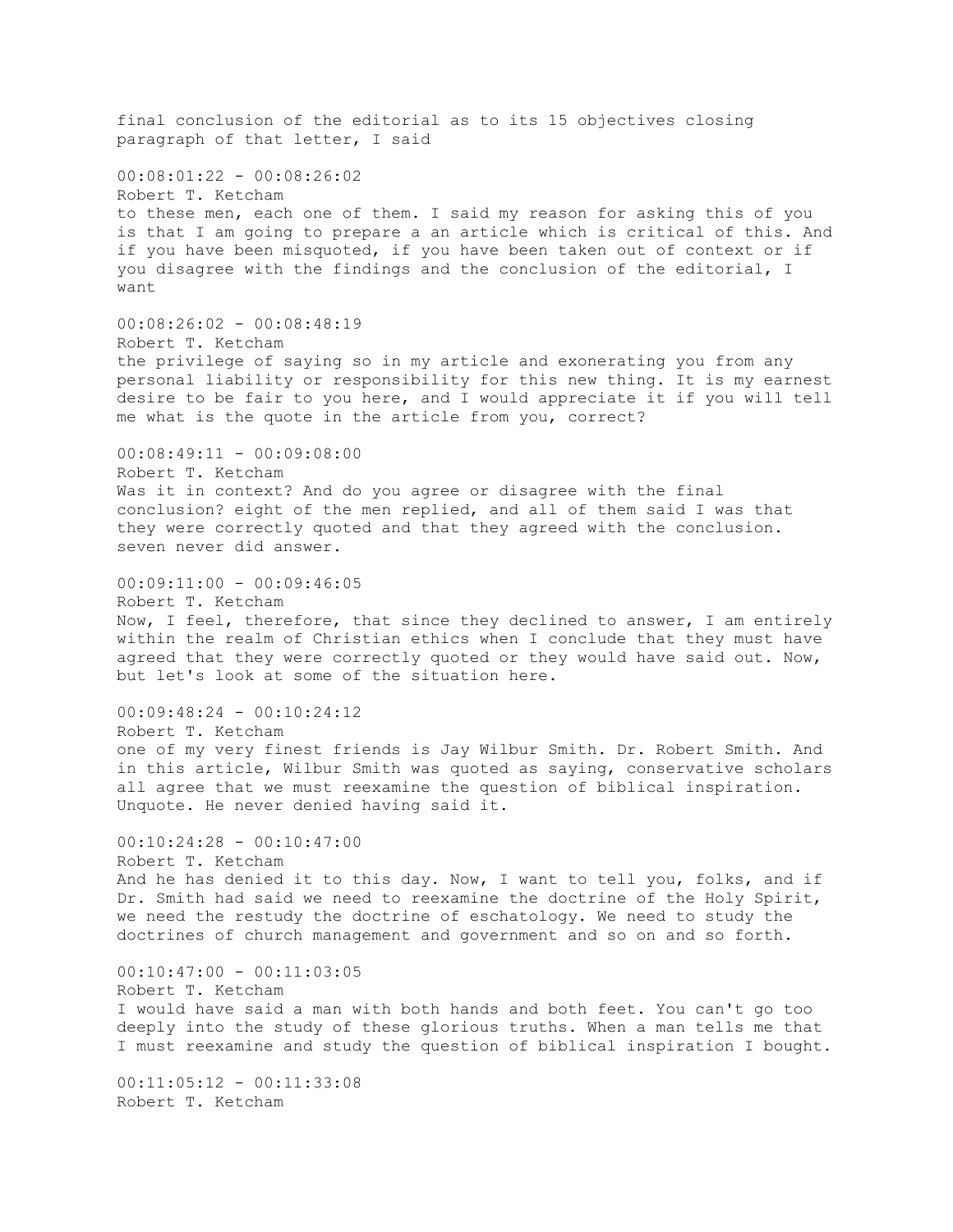All right, there. I wrote to meet her and still didn't get a reply. I said, what are the preachers in this country going to use for a Bible? While you knew evangelicals have the Bible up in your ivory tower trying to determine whether we had one or not? 00:11:37:14 - 00:12:29:21 Robert T. Ketcham We the question of whether we have an inspired Bible is not open to debate. If it is. Then the whole superstructure of Christian doctrine collapses. That's getting all together too friendly with modernism to suit me. Now, one of the main thrust of the new Evan Jellicle is their criticism of the separatist movement, such as it is represented 00:12:29:21 - 00:12:54:23 Robert T. Ketcham in the General Association of Regular Baptist Churches and supported and approved by this college. All I have here, Christianity today, October 10th issue 19 hundred and 61 long article by Dr. Rock and Gay and I have it clearly underscored when I can read it. 00:12:56:02 - 00:13:15:24 Robert T. Ketcham But let me quote to you right from here, I can't read it, but it's here. You can verify the quote if you want to. Doctor Rock and Gay says that fundamentalism, the battle for fundamentalism and the cause of fundamentalism was long ago.  $00:13:16:19 - 00:13:32:22$ Robert T. Ketcham Well, first of all, that's news to me. I didn't know it was lost. Maybe I'm like that Japanese soldier that was hiding up in the mountains in the Philippines. three months after the war was over, he came down. 00:13:32:22 - 00:14:12:22 Robert T. Ketcham He didn't know it was over, so he started shooting. Everybody saw maybe I ought to put my gun up here and say that this battle was lost, chiefly because of any erroneous doctrine concerning the church. The erroneous doctrine concerning the church identified the church where those who were correct in doctrine and shepherd Christian ethic.  $00:14:14:18 - 00:14:48:00$ Robert T. Ketcham Well, so help me, Hannah, who would you identify the church with if it isn't that crowd? Correct correcting doctrine and separatist genetically. I'll raise both hands and plead guilty to slapping a man. Now he says that we were wrong in identifying the church as those made up of those who were correct in doctrine. 00:14:49:03 - 00:15:09:08 Robert T. Ketcham And separatist genetic. Now, the next session for the right. I, for one, do not know how in the world they ever let himself said, I know he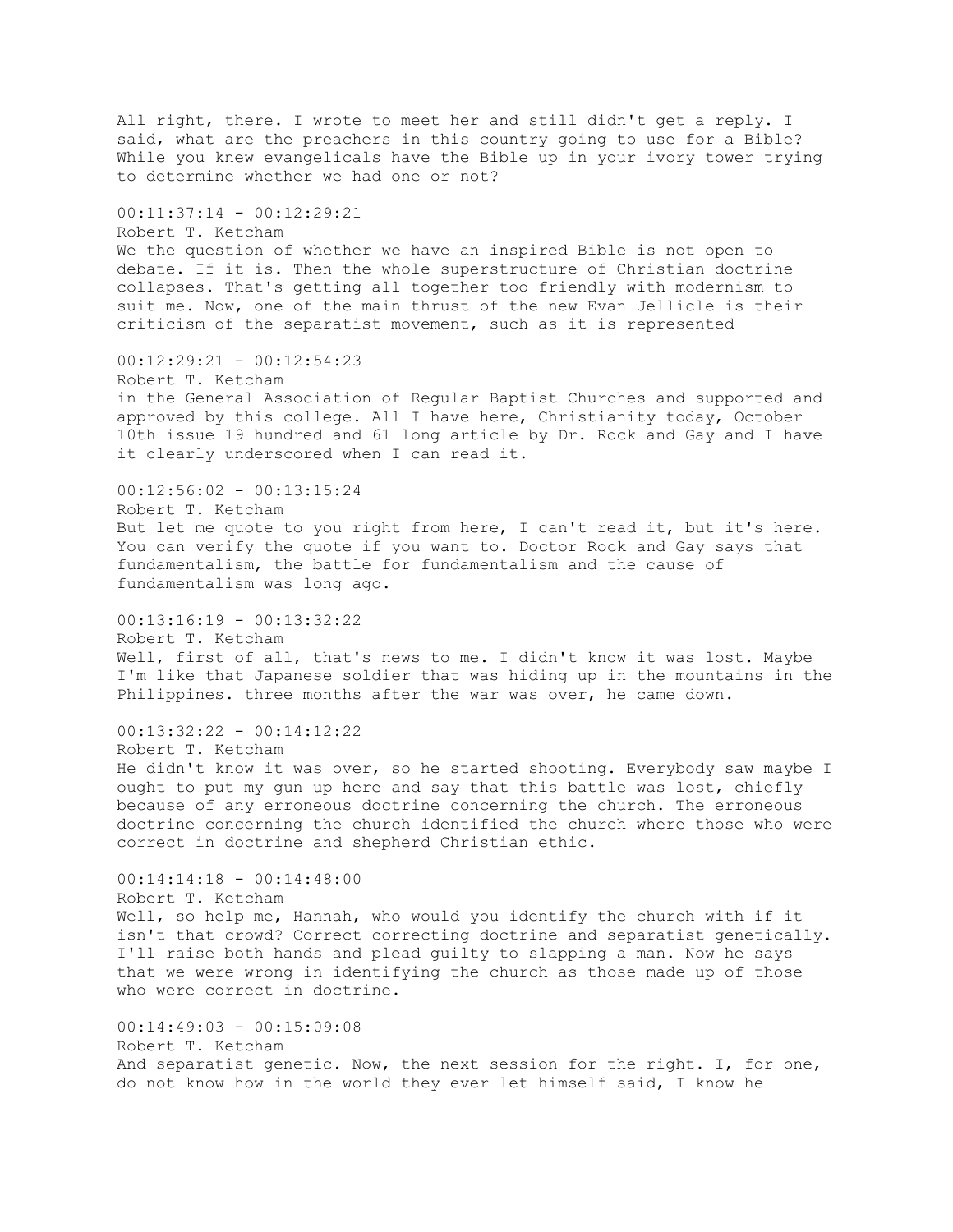believes it. But however he how he get to put it down in writing and and after did.  $00:15:09:23 - 00:15:36:25$ Robert T. Ketcham How in the world Dr. Henry Lee Edgar ever let it get by his eagle eye and come out in print? I don't know. But here, right here now is the crux of this whole matter. And listen to what Dr. and Guy, the father of new reverend radicalism, says the next sentence after he says we had an erroneous  $00:15:37:12 - 00:16:11:18$ Robert T. Ketcham doctrine of the church identifying those correct and doctrine and separateness and ethics, he says. The purity of the church was placed above the peace of the church. There is the open frank admission as a whole philosophy that lies back of you have angelic movement right there.  $00:16:16:03 - 00:16:37:02$ Robert T. Ketcham And how in the wide world they ever let themselves say it in such bold, understandable language, I don't know. But there it is. They charge us with an error in doctrine concerning a church and an error in practice in the application and implication of that doctrine. 00:16:37:13 - 00:17:04:28 Robert T. Ketcham And the error is that we place the clarity of the church above the peace of the church, and we plead guilty to that. Here is the Ray, who on Page 190, one of his book Understanding of God, says that you cannot deny it cannot be denied that possibly Jesus was the son of a blind German carpenter, a  $00:17:04:28 - 00:17:28:03$ Robert T. Ketcham soldier and a Jewish girl by the name of Mary. I can't deny it. And I do deny it. And if you got an ounce of good all born again Baptist blood in your union, I had to. I was about to ask for a name and but we won't even ask you to take the fifth Amendment or never 00:17:29:22 - 00:18:04:17 Robert T. Ketcham . Yeah, I am going to armor out of my girl. Now, Dr. and says that in order to keep the peace of the church, I have it going right on the old Northern Baptist Convention. Fed up on this end of the platform, believing that my savior is the Virgin Barn, Holy Ghost conceived incarnate son of God, or on 00:18:04:17 - 00:18:18:07 Robert T. Ketcham this end, the platform really is this foul mouthed blasphemer that says we got him out of a night of immorality on the part of a good looking blond soldier in this crazy little Jewish kid and Mr. Akin Gay.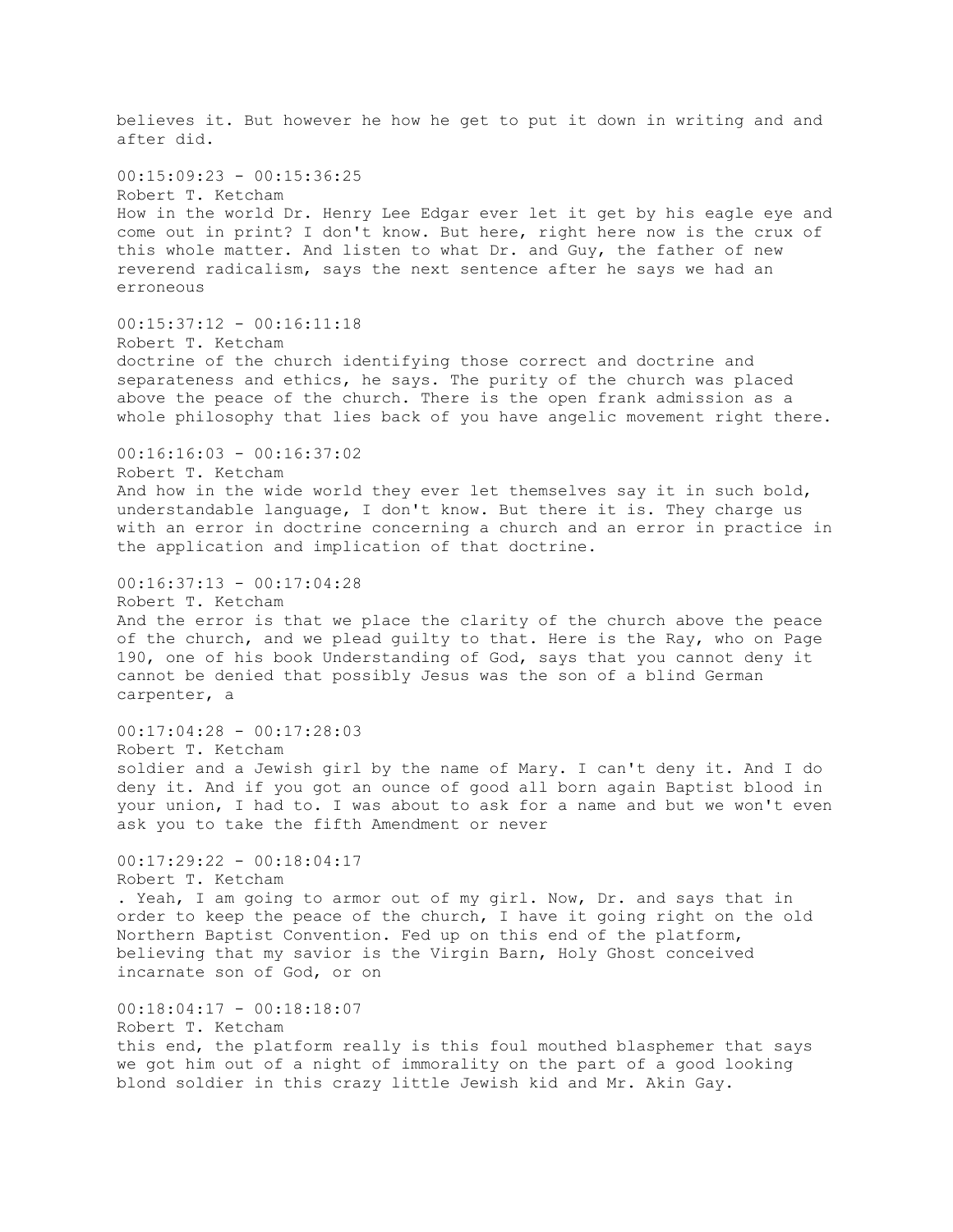00:18:18:07 - 00:18:46:06 Robert T. Ketcham Speaking for new heaven, Jellicle ism says that bobcat criminals ought to stay right in there together and keep the peace. Well, I got news from Mr. Akin Gay. I got to do it. I am teaching. And if your English department is here, don't you put me down for being ungrammatical because that word now is in the new  $00:18:46:06 - 00:19:14:11$ Robert T. Ketcham Webster's dictionary? It took me 74 years to convince Noah that it ought to be in there, but I find it. Maybe. And took me almost that many years to convince the old girl on etiquette, Emily post, that you could eat chicken with your fingers, too, but I made that eventually I got three other projects I'm working on 00:19:16:02 - 00:19:37:17 Robert T. Ketcham . If you could make them or not. But this this is the heart of new reverend globalism. Stand no separation. Stay right in there and cooperate with. And this thing that I've just quoted to you is the philosophy that swings over into ecumenical evangelism. 00:19:37:26 - 00:19:51:03 Robert T. Ketcham Bring all of the modernists and all the fundamentalists together on an evangelistic platform and have the chairman of one of your crusades say that the Bible teaches the divinity of Christ, but where it teaches the day of Christ.  $00:19:51:17 - 00:20:07:00$ Robert T. Ketcham Have another man on the executive committee in another one of your recommended crusades who says, Quote all of this talk about the virgin birth of Jesus Christ is so much nonsense to me. More Europe in order to keep the peace. 00:20:10:14 - 00:20:51:10 Robert T. Ketcham Now, this philosophy of peaceful coexistence didn't begin with cruciate. In the religious realm, it began with a new evangelical. Too friendly with modernity now, too friendly with fans. Let me read you a quote from Dr. Rock and Gay's book are women who made history in the Bible?  $00:20:51:16 - 00:21:27:26$ Robert T. Ketcham I'm quoting from Page twelve. As for a man himself, although many theories may be advanced as to primitive man or a dynamic man, and at best, that's an interesting term. Pretty damning, man. Well, if Adam is the first man who in the wide world is this free guy back that I'd like to have somebody tell me from  $00:21:28:00 - 00:22:17:08$ 

Robert T. Ketcham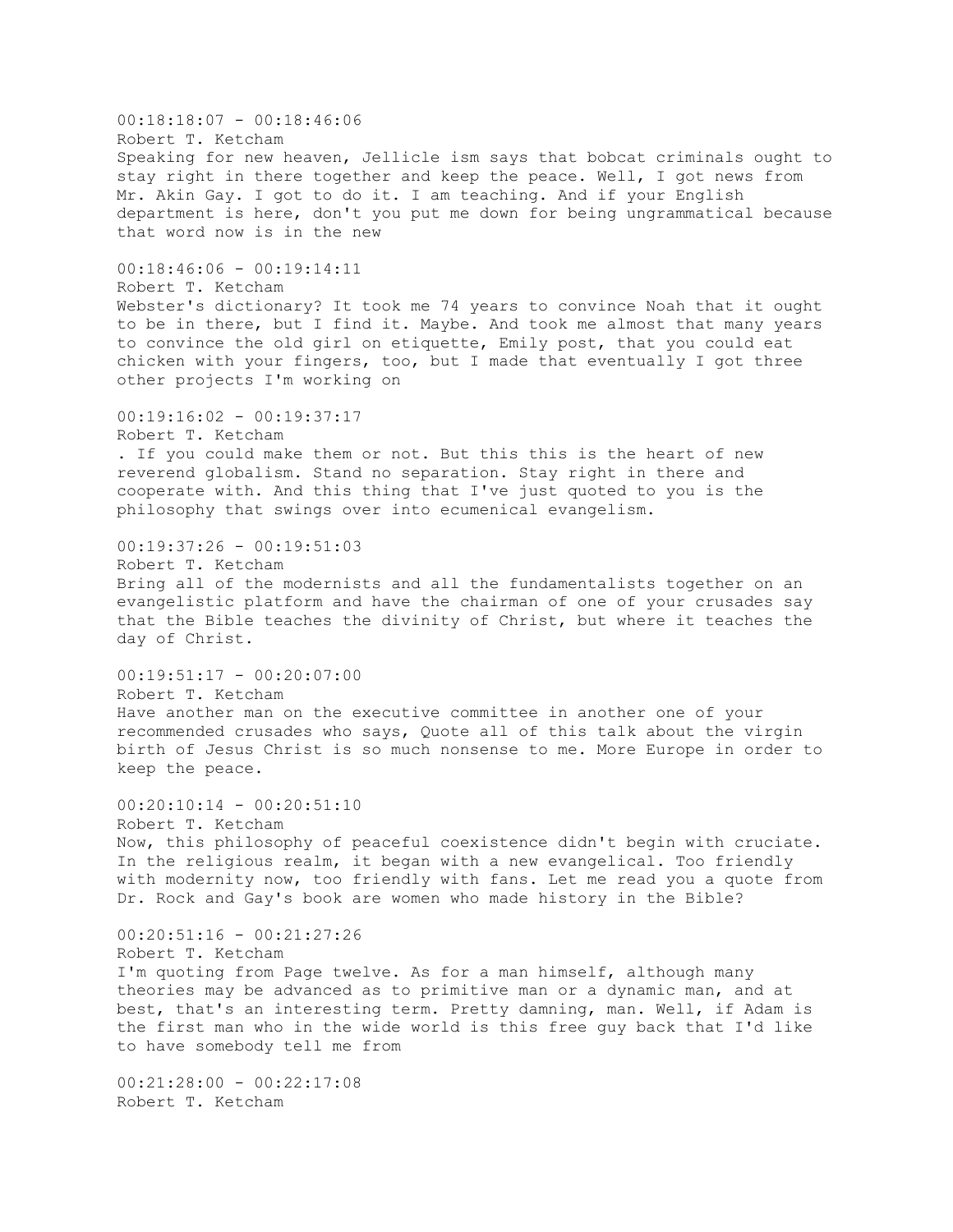the pre-pandemic man? Yet the Bible clearly says that God created man. Sure. But now look at what the new evangelical does with it. And at some point, regardless of whether God you dust to the ground or whether he used an animal whom he had already created, he bridge the gap between by breathing in him the breath of  $00:22:17:08 - 00:22:45:22$ Robert T. Ketcham life and making him in his own ego. That's too friendly was saying, Shoot me. Did you hear what you said? The Bible clearly teaches that God created man, and so it does then Iraq and gazelles that regardless, it doesn't make any difference at all. 00:22:46:28 - 00:23:07:03 Robert T. Ketcham Where that got started with the dust in the case of Adam, or whether he started in the dust with an animal, some animal whom he had previously created and breathed into him the breath of life and that bridges the gap is a regret of making. 00:23:07:03 - 00:23:29:01 Robert T. Ketcham It does make a difference. The word of God teachers, nothing of the kind but new heaven jellicoe wanting to be up here in the upper class of the intel intelligentsia and not to be looked upon and looked down upon by this crowd of scientific modernists.  $00:23:29:01 - 00:23:49:17$ Robert T. Ketcham And what have you up here to get a little something that makes them look intelligent and broad minded? They all admit that God did it, but that doesn't make any difference, whether God did it by creating a man out of the dust or taking some creature. 00:23:50:01 - 00:24:10:06 Robert T. Ketcham Now let me give you another one. John Carnell at the time he wrote the book and I'm going to quote from was president of Fuller Seminary, and he was selected. Somebody got the idea that there should be two books written.  $00:24:11:07 - 00:24:33:24$ Robert T. Ketcham one, Do you defend orthodoxy on the other? Defend Liberalism? And John Cornell was selected by those in charge of this thing as the one man in all the fundamental realms, the new evangelical realms who could adequately set forth the ideas involved and contained in Orthodoxy. 00:24:34:20 - 00:24:57:22 Robert T. Ketcham So he wrote the book, The Case for Orthodoxy. And if ever I read a book that is just the opposite, that fit. Well, let me quote now from Dr. Arc and Dr. Canals book, I'm quoting from Page 95.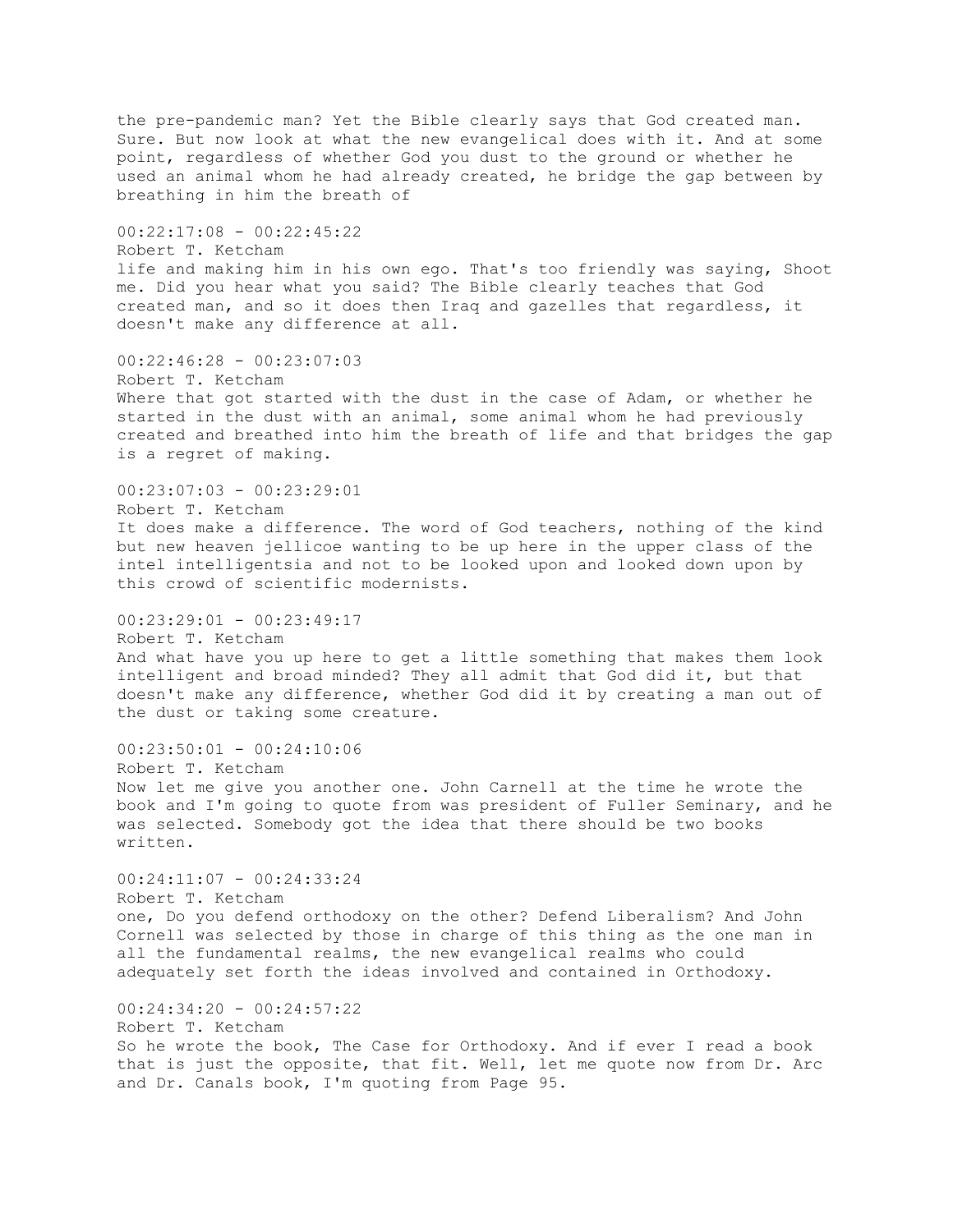00:24:59:18 - 00:25:21:27 Robert T. Ketcham Quote. When Orthodoxy take stock of its knowledge, it must admit that it does not know how and that word is italicized. God created the record in Genesis seems to indicate that he did it in six days or 24 hours each. 00:25:22:27 - 00:25:45:04 Robert T. Ketcham But since Orthodoxy has given up its belief in a literal 24 hour day theory? Well, just a minute, Mr. Duncan Gay, you didn't write me and I am still Orthodox, and I haven't given up any such belief in any such literal. 00:25:47:01 - 00:26:18:24 Robert T. Ketcham And I can throw at Mr Cornell 100 names this morning, and here are some of the country's most outstanding scientists. Who are signing a confession of faith now in the creation of a new research on creation. 100 of them and one of the tenants of their doctrine in the literal lay theory Mr. Rock and Guy, Mr. Cornell 00:26:18:25 - 00:26:43:26 Robert T. Ketcham , you're a little bit previous when you said Orthodoxy is giving it up. Maybe some have, and there are a few of us left to heaven. But listen to what he said. Since Orthodoxy has given up its belief in a literal 24 hour a day theory in respect to geology, you know there goes the trouble again.  $00:26:44:27 - 00:27:04:19$ Robert T. Ketcham Who in the wide world said that the Bible has to be interpreted in respect to anything or anybody? The only person I had to respect in my interpretation of the Bible is the son of God and the Holy Spirit who wrote it.  $00:27:06:10 - 00:27:26:09$ Robert T. Ketcham But he says, we've given up this theory in respect to genealogy. Therefore, we would lose nothing in principle if we now gave up our belief in a literal immediate cry, our belief in an immediate creation theory in respect to paleontology.  $00:27:28:05 - 00:28:11:00$ Robert T. Ketcham We're getting pretty friendly with science now. Is it please, God, to breathe into some creature? Which had come from the Dutch. They breath of life, Soviet period. All the Bible requires us to believe is. That the creature was not the no dead ma'am until the act of the divine in breathing unquote. 00:28:12:04 - 00:28:37:09 Robert T. Ketcham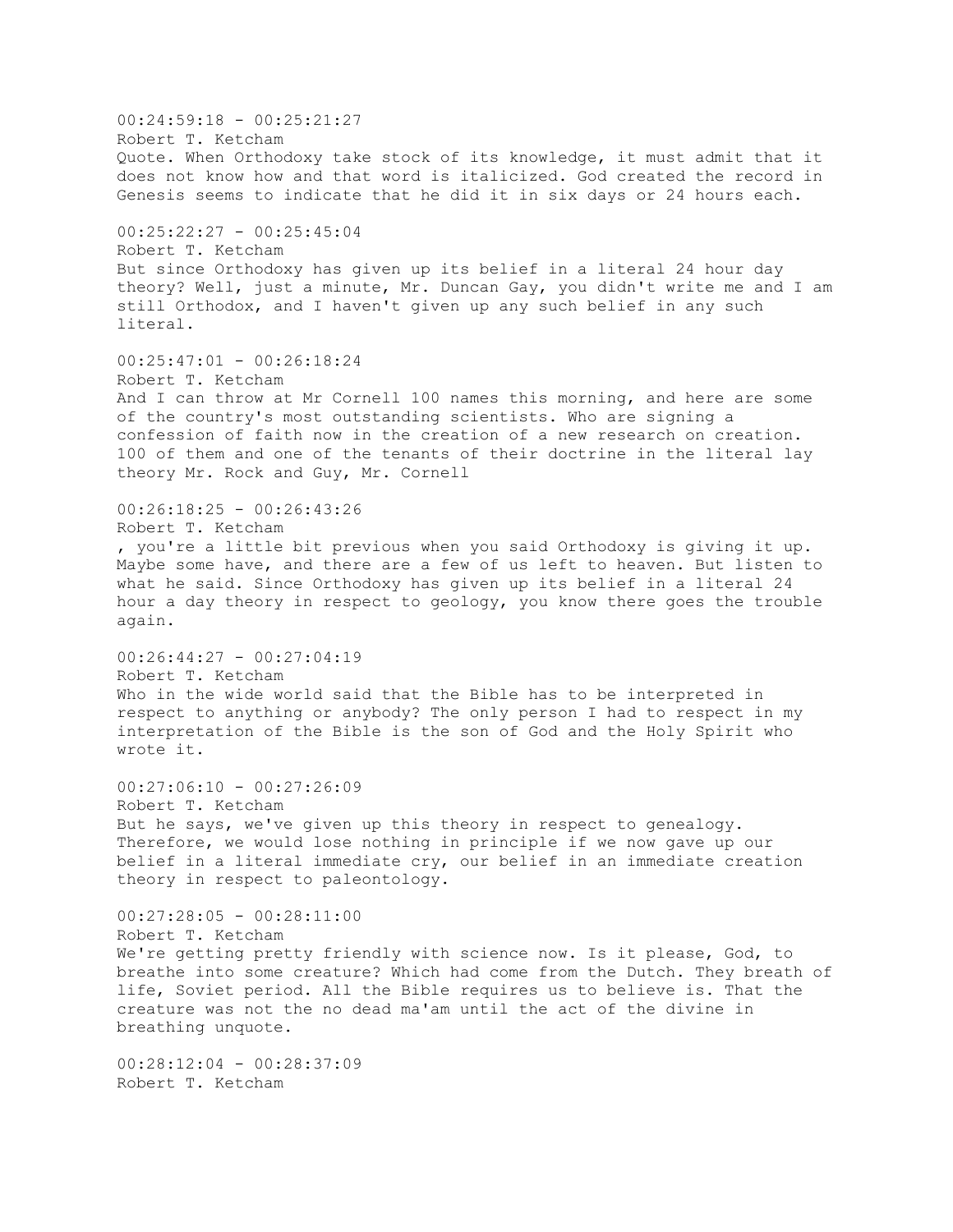Now let's look at that a minute. Every year, Dr. John Karr now has to sign or didn't have to sign the statement in Fuller Seminary and that he believes in the literal creation of Adam by an act of God and that he did not evolve from lower forms of animal life. 00:28:39:18 - 00:29:03:07 Robert T. Ketcham Signs out every year, and then in his book, he writes, it's. Now, watch how adroitly he dealt his mental gymnastics so that he can make his his evolutionary theory here. That's what it is. Square with what you signed at the beginning of the year. 00:29:05:02 - 00:29:34:27 Robert T. Ketcham The beginning of the year, he signed a statement that God created man and that he did not evolve from lower forms of animal life. Now in this book, he says that all the Bible requires us to believe is that God breathed this breath of light into some creature which had previously come from the dark, but that this  $00:29:34:27 - 00:29:54:11$ Robert T. Ketcham creature was not the noted man until the act of the divine in breathing. What Mr. Arkin Gay is saying here is that this thing that was coming up and up and up and up and up and up and creature hood was not a man in process of slow development.  $00:29:54:22 - 00:30:14:28$ Robert T. Ketcham He was a creature and a creature only and had not God breathed on him. He would have forever remained a creature. He was not a man coming up through the lower forms in full development to manhood. He was a creature and a creature only and would have remained so.  $00:30:15:12 - 00:30:38:14$ Robert T. Ketcham But one day, God squared off in front of him and you. Instantaneous creation and level. Know my friend, if you can square that with mental honesty, then I'm a blacksmith and I wouldn't know it into the horse to put the shoes on.  $00:30:42:03 - 00:31:09:18$ Robert T. Ketcham This is altogether too friendly, my friend. We're saying. I maintain that this new heaven Jellicle system, which wants to trim it fails to give in to a more friendly attitude to science and be considered as as an up among the upper crust of the intelligentsia with these firemen. 00:31:11:00 - 00:31:26:12 Robert T. Ketcham I maintain that it's too friendly attitude with modernists who want to sit down and have dialog with them and stay right in the ecumenical movement with them and stay right in the apostate denomination with them is altogether too friendly to modernism.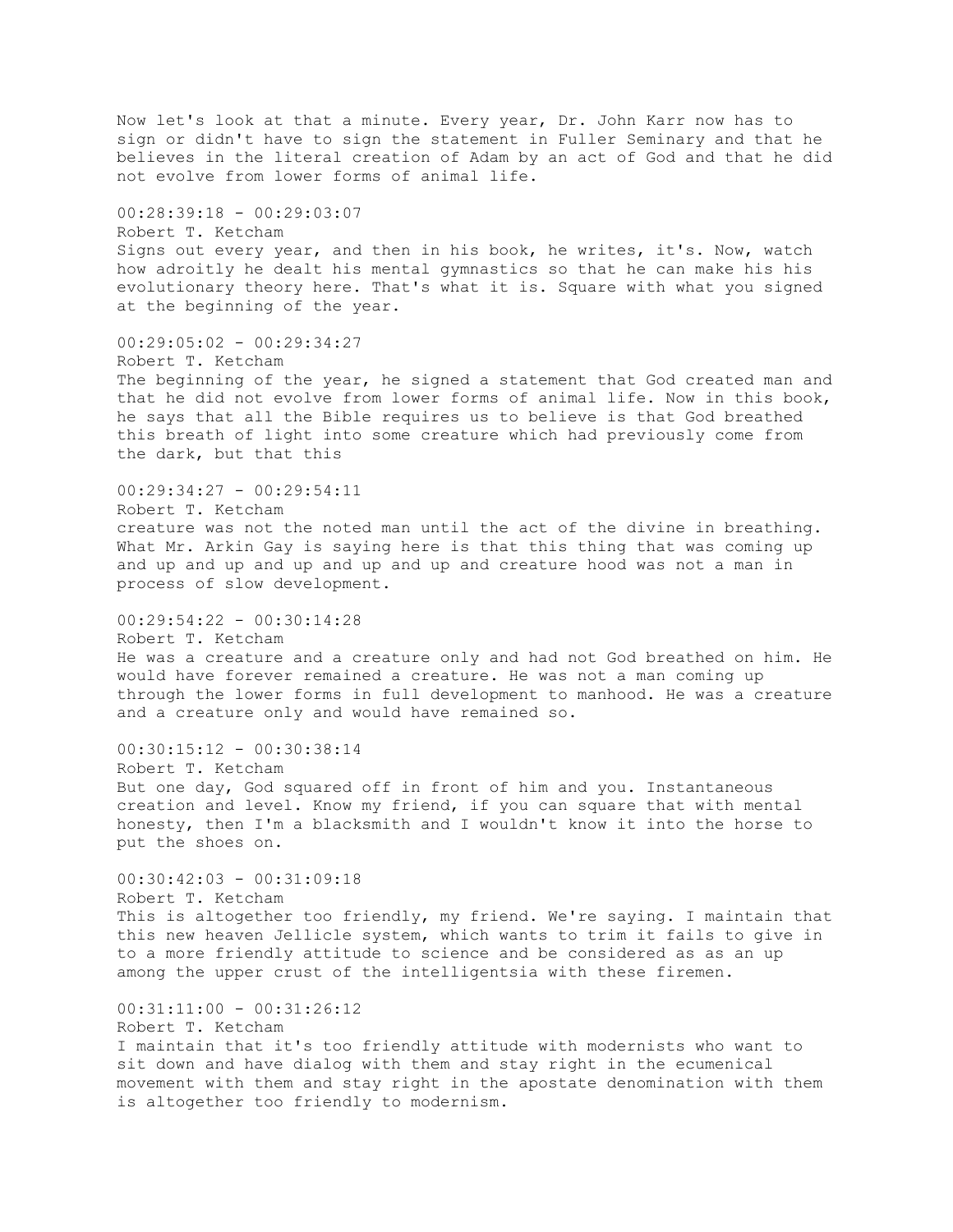$00:31:28:13 - 00:32:01:27$ Robert T. Ketcham Now, this whole thing is shaping up in the World Council of Churches and the National Council of Churches in the one World Church idea that has captured the fancy of the apostate world. And in the judgment of your speaker this morning, this is something that you young students need to look twice at before you swallow it. 00:32:05:07 - 00:32:25:09 Robert T. Ketcham You're going out of the halls of this school in the mission field and hope it out in two applications in the secular world to find your L.A. membership in some church where you can be true to the word and true to God.  $00:32:25:16 - 00:32:48:27$ Robert T. Ketcham True to the Lord. And I plead with you to see to it that you don't go. Tainted the tarnished with this spirit of new heaven, delicately ism, in my judgment, it is the most dangerous threat and thrust against the historic faith that is in operation today. 00:32:52:12 - 00:33:19:10 Robert T. Ketcham And thank God for our schools. But I would remind you that in every downgrade movement, every major denomination that has gone down the drain started in their school. And I plead with you as I am pleading with every one of our schools.  $00:33:19:13 - 00:33:46:00$ Robert T. Ketcham I'm not singling out any school. I've been in five of our schools this year and every one of them I am pleading, pleading, watch it. Watch it, watch it. Don't let the door get open. Don't let anything at her that would eventually mature into an open denial of the word of God and the truth of God. 00:33:47:12 - 00:34:19:12 Robert T. Ketcham And then the regular Baptist movement down the road to ruin is a terrific responsibility resting upon you. Faculty and students alike. And we thank God for every one of our school. And we're expecting you to watch every step you take if you want the approval of a general association of regular Baptist churches, which you have. 00:34:20:18 - 00:34:47:24 Robert T. Ketcham And which we trust shall can you shall continue to have until the Lord Jesus Christ come our father, help us to realize that this business is a serious thing that is a mighty serious thing, to call ourselves a Christian and go out and beat Jesus Christ or somebody that is the representation of him for me to live